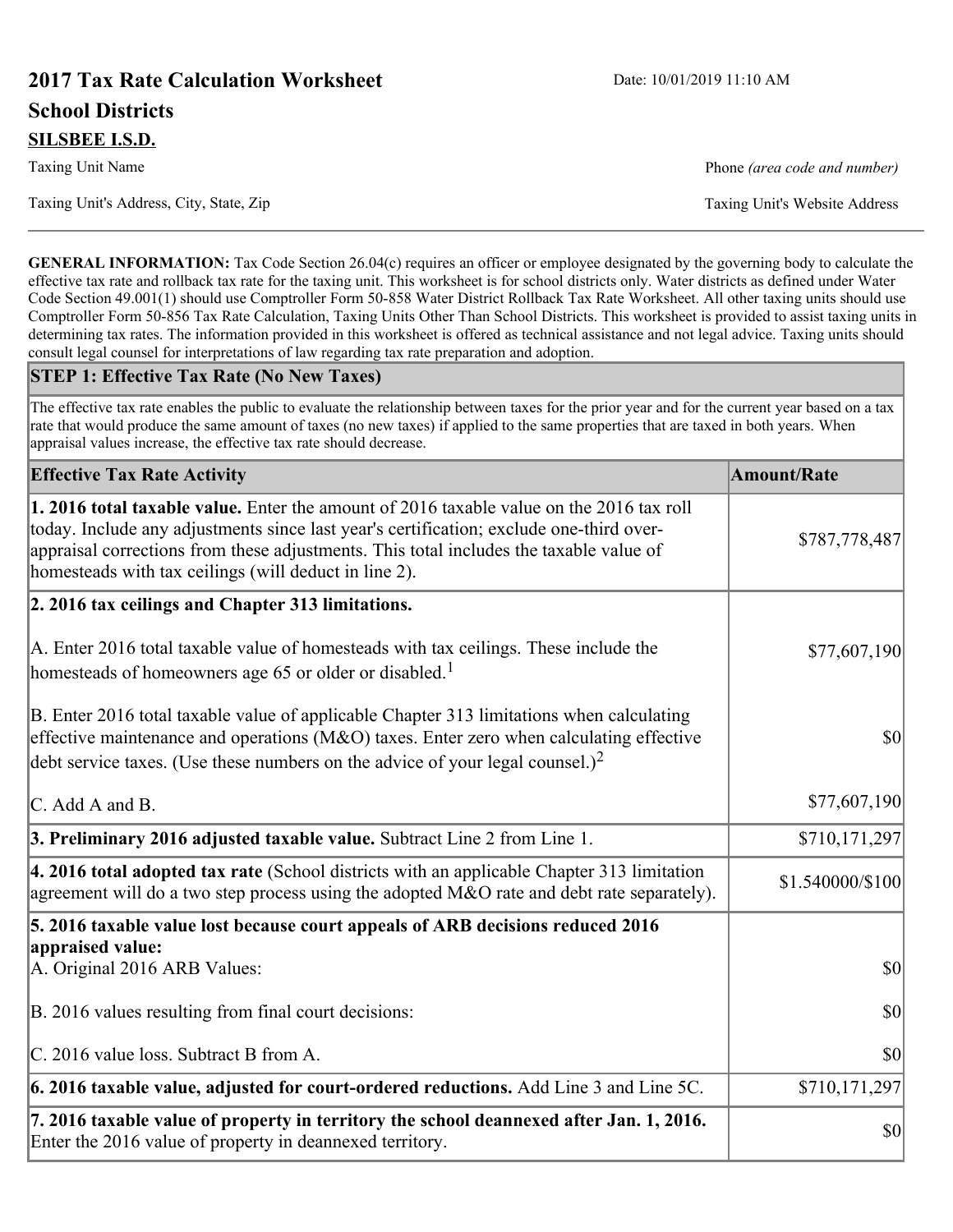| 8. 2016 taxable value lost because property first qualified for an exemption in 2017.<br>Note that lowering the amount or percentage of an existing exemption does not create a new<br>exemption or reduce taxable value. If the school district increased an original exemption, use<br>the difference between the original exempted amount and the increased exempted amount.<br>Do not include value lost due to freeport or goods-in-transit exemptions. |               |
|--------------------------------------------------------------------------------------------------------------------------------------------------------------------------------------------------------------------------------------------------------------------------------------------------------------------------------------------------------------------------------------------------------------------------------------------------------------|---------------|
| A. Absolute exemptions. Use 2016 market value:                                                                                                                                                                                                                                                                                                                                                                                                               | \$219,950     |
| B. Partial exemptions. 2017 exemption amount or 2017 percentage exemption times 2016<br>value:                                                                                                                                                                                                                                                                                                                                                               | \$4,656,650   |
| C. Value loss: Add A and B.                                                                                                                                                                                                                                                                                                                                                                                                                                  | \$4,876,600   |
| 9. 2016 taxable value lost because property first qualified for agricultural appraisal (1-<br>d or 1-d-1), timber appraisal, recreational/scenic appraisal or public access airport<br>special appraisal in 2017. Use only properties that qualified in 2017 for the first time; do<br>not use properties that qualified in 2016.                                                                                                                            |               |
| A. 2016 market value:                                                                                                                                                                                                                                                                                                                                                                                                                                        | \$0           |
| B. 2017 productivity or special appraised value:                                                                                                                                                                                                                                                                                                                                                                                                             | \$0           |
| C. Value loss. Subtract B from A.                                                                                                                                                                                                                                                                                                                                                                                                                            | \$0           |
| 10. Total adjustments for lost value. Add Lines 7, 8C and 9C.                                                                                                                                                                                                                                                                                                                                                                                                | \$4,876,600   |
| 11. 2016 adjusted taxable value. Subtract Line 10 from Line 6.                                                                                                                                                                                                                                                                                                                                                                                               | \$705,294,697 |
| <b>12. Adjusted 2016 taxes.</b> Multiply Line 4 by Line 11 and divide by \$100.                                                                                                                                                                                                                                                                                                                                                                              | \$10,861,538  |
| [13. Taxes refunded for years preceding tax year 2016. Enter the amount of taxes refunded]<br>by the district for tax years preceding tax year 2016. Types of refunds include court<br>decisions, corrections and payment errors. Do not include refunds for tax year 2016. This<br>line applies only to tax years preceding tax year 2016.                                                                                                                  | \$24,079      |
| 14. Adjusted 2016 taxes with refunds. Add Lines 12 and 13.                                                                                                                                                                                                                                                                                                                                                                                                   | \$10,885,617  |
| 15. Total 2017 taxable value on the 2017 certified appraisal roll today. This value<br>includes only certified values and includes the total taxable value of homesteads with tax<br>ceilings (will deduct in Line 17). These homesteads include homeowners age 65 or older or<br>disabled.                                                                                                                                                                  |               |
| A. Certified values only: <sup>3</sup>                                                                                                                                                                                                                                                                                                                                                                                                                       | \$804,691,527 |
| <b>B. Pollution control and energy storage exemption:</b> Deduct the value of property<br>exempted for the current tax year for the first time as pollution control or energy storage<br>system property:                                                                                                                                                                                                                                                    | $\delta$ -0   |
|                                                                                                                                                                                                                                                                                                                                                                                                                                                              | \$804,691,527 |
| <b>C. Total value.</b> Subtract B from A.                                                                                                                                                                                                                                                                                                                                                                                                                    |               |
| 16. Total value of properties under protest or not included on certified appraisal roll.                                                                                                                                                                                                                                                                                                                                                                     |               |
| A. 2017 taxable value of properties under protest. The chief appraiser certifies a list of                                                                                                                                                                                                                                                                                                                                                                   |               |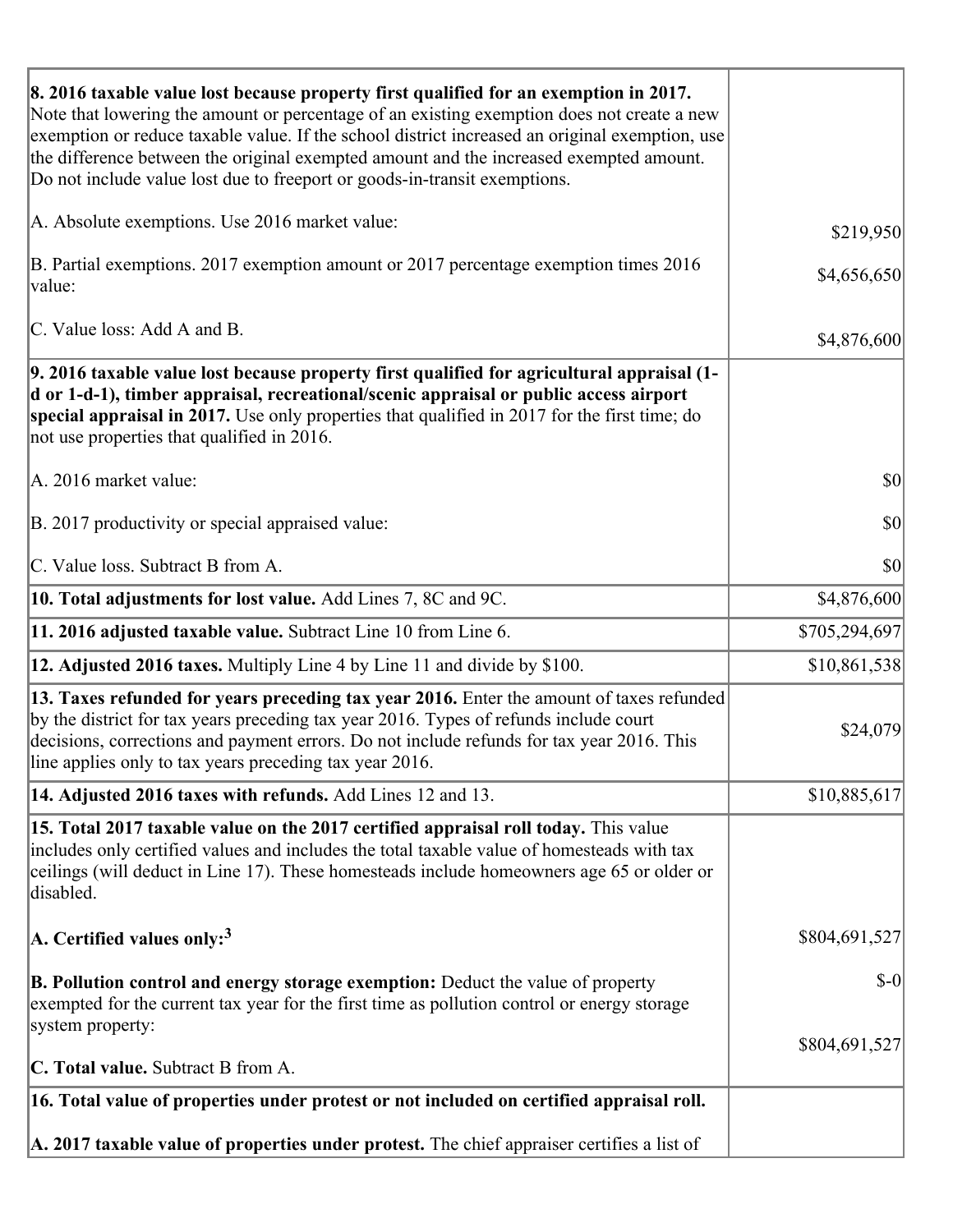| properties still under ARB protest. The list shows the appraisal district's value and the<br>taxpayer's claimed value, if any, or an estimate of the value if the taxpayer wins. For each of<br>the properties under protest, use the lowest of these values. Enter the total value.                                                                                                                                                                                                                                                                                                                                                                                                                      | \$1,029,570      |
|-----------------------------------------------------------------------------------------------------------------------------------------------------------------------------------------------------------------------------------------------------------------------------------------------------------------------------------------------------------------------------------------------------------------------------------------------------------------------------------------------------------------------------------------------------------------------------------------------------------------------------------------------------------------------------------------------------------|------------------|
| B. 2017 value of properties not under protest or included on certified appraisal roll.<br>The chief appraiser gives school districts a list of those taxable properties that the chief<br>appraiser knows about, but are not included in the appraisal roll certification. These<br>properties are not on the list of properties that are still under protest. On this list of<br>properties, the chief appraiser includes the market value, appraised value and exemptions for<br>the preceding year and a reasonable estimate of the market value, appraised value and<br>exemptions for the current year. Use the lower market, appraised or taxable value (as<br>appropriate). Enter the total value. | <b>\$0</b>       |
| C. Total value under protest or not certified: Add A and B.                                                                                                                                                                                                                                                                                                                                                                                                                                                                                                                                                                                                                                               | \$1,029,570      |
| 17. 2017 tax ceilings and Chapter 313 limitations.<br>A. Enter 2017 total taxable value of homesteads with tax ceilings. These include the<br>homesteads of homeowners age 65 or older or disabled. <sup>4</sup>                                                                                                                                                                                                                                                                                                                                                                                                                                                                                          | \$79,469,562     |
| B. Enter 2017 total taxable value of applicable Chapter 313 limitations when<br>calculating effective M&O taxes. Enter zero when calculating effective debt service taxes.<br>(Use these numbers on the advice of your legal counsel.) <sup>5</sup>                                                                                                                                                                                                                                                                                                                                                                                                                                                       | $ 10\rangle$     |
| C. Add A and B.                                                                                                                                                                                                                                                                                                                                                                                                                                                                                                                                                                                                                                                                                           | \$79,469,562     |
| 18. 2017 total taxable value. Add Lines 15C and 16C. Subtract Line 17C.                                                                                                                                                                                                                                                                                                                                                                                                                                                                                                                                                                                                                                   | \$726,251,535    |
| 19. Total 2017 taxable value of properties in territory annexed after Jan. 1, 2016.<br>Include both real and personal property. Enter the 2017 value of property in territory<br>annexed by the school district.                                                                                                                                                                                                                                                                                                                                                                                                                                                                                          | \$0              |
| 20. Total 2017 taxable value of new improvements and new personal property located<br>in new improvements. New means the item was not on the appraisal roll in 2016. New<br>additions to existing improvements may be included if the appraised value can be<br>determined. New personal property in a new improvement must have been brought into the<br>school district after Jan. 1, 2016, and be located in a new improvement.                                                                                                                                                                                                                                                                        | \$7,913,732      |
| 21. Total adjustments to the 2017 taxable value. Add Lines 19 and 20.                                                                                                                                                                                                                                                                                                                                                                                                                                                                                                                                                                                                                                     | \$7,913,732      |
| $ 22.2017$ adjusted taxable value. Subtract Line 21 from Line 18.                                                                                                                                                                                                                                                                                                                                                                                                                                                                                                                                                                                                                                         | \$718,337,803    |
| <b>23. 2017 effective tax rate.</b> Divide Line 14 by Line 22 and multiply by $$100$ .                                                                                                                                                                                                                                                                                                                                                                                                                                                                                                                                                                                                                    | \$1.515389/\$100 |
| 24. 2017 effective tax rate for ISDs with Chapter 313 Limitations. Add together the<br>effective tax rates for M&O and debt service for those school districts that participate in an<br>applicable Chapter 313 limitations agreement.                                                                                                                                                                                                                                                                                                                                                                                                                                                                    | \$0/\$100        |

<sup>&</sup>lt;sup>1</sup>Tex. Tax Code Section  $26.012(14)$ 

 ${}^{5}$ Tex. Tax Code Section 26.012(6)(A)(ii)

<sup>&</sup>lt;sup>2</sup>Tex. Tax Code Section 26.012(6)

 $3$ Tex. Tax Code Section 26.012(6)

 ${}^{4}$ Tex. Tax Code Section 26.012(6)(A)(i)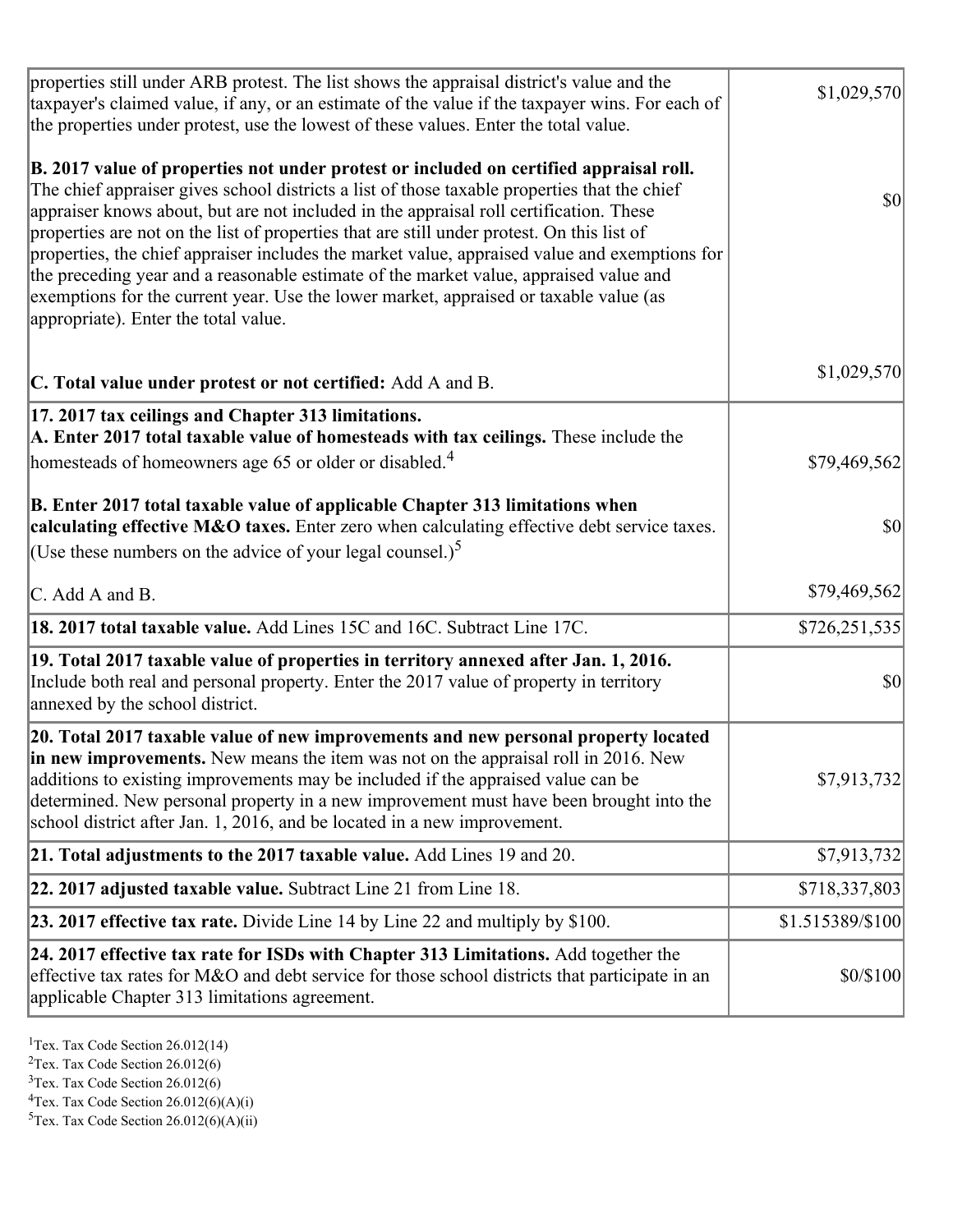## **STEP 2: Rollback Tax Rate**

Most school districts calculate a rollback tax rate that is split into two separate rates:

- 1. **Maintenance and Operations (M&O):** School districts must use the lesser amount of the following methods to calculate the M&O rate:
	- Four cents (\$0.04) PLUS current year's compression rate multiplied by \$1.50 (usually \$1) PLUS any additional cents approved by voters at a 2006 or subsequent rollback election; OR
	- Current year $i/\frac{1}{2}$ s compression rate multiplied by six cents (usually four cents) PLUS effective M&O rate which includes school formula funding calculations.<sup>6</sup>
- 2. **Debt:** The debt tax rate includes the debt service necessary to pay the school district's debt payments in the coming year. This rate accounts for principal and interest on bonds and other debt secured by property tax revenue.

In most cases the rollback tax rate exceeds the effective tax rate, but occasionally decreases in a school district's debt service will cause the effective tax rate to be higher than the rollback tax rate.

| <b>Rollback Tax Rate Activity</b>                                                                                                                                                                                                                                                                                                                                       | <b>Amount/Rate</b> |
|-------------------------------------------------------------------------------------------------------------------------------------------------------------------------------------------------------------------------------------------------------------------------------------------------------------------------------------------------------------------------|--------------------|
| 25. Maintenance and operations (M&O) tax rate. Enter \$1.50 OR the 2005 adopted<br>M&O rate if voters approved a rate higher than \$1.50.                                                                                                                                                                                                                               | \$1.500000/\$100   |
| $26.$ Multiply line 25 times $0.6667$                                                                                                                                                                                                                                                                                                                                   | \$1.0000/\$100     |
| 27. 2017 rollback M&O rate. Use the lesser of the M&O rate as calculated in Tax Code<br>Section 26.08(n)(2)(A) and (B).                                                                                                                                                                                                                                                 | \$1.170000/\$100   |
| 28. Total 2017 debt to be paid with property tax revenue.<br>Debt means the interest and principal that will be paid on debts that:<br>$(1)$ Are paid by property taxes,<br>$(2)$ Are secured by property taxes,<br>$(3)$ Are scheduled for payment over a period longer than one year, and<br>$(4)$ Are not classified in the school district's budget as M&O expenses |                    |
| A. Debt includes contractual payments to other school districts that have incurred debt on<br>behalf of this school district, if those debts meet the four conditions above. Include only<br>amounts that will be paid from property tax revenue. Do not include appraisal district budget<br>payments. Enter debt amount:                                              | \$3,280,265        |
| B. Subtract unencumbered fund amount used to reduce total debt.                                                                                                                                                                                                                                                                                                         | $ 10\rangle$       |
| C. Subtract state aid received for paying principal and interest on debt for facilities through<br>the existing debt allotment program and/or instructional facilities allotment program.                                                                                                                                                                               | \$573,473          |
| D. Adjust debt: Subtract B and C from A.                                                                                                                                                                                                                                                                                                                                | \$2,706,792        |
| 29. Certified 2016 excess debt collections. Enter the amount certified by the collector.                                                                                                                                                                                                                                                                                | \$0                |
| <b>30. Adjusted 2017 debt.</b> Subtract line 29 from line 28D.                                                                                                                                                                                                                                                                                                          | \$2,706,792        |
| 31. Certified 2017 anticipated collection rate. Enter the rate certified by the collector. If<br>the rate is 100 percent or greater, enter 100 percent.                                                                                                                                                                                                                 | $100.00\%$         |
| 32. 2017 debt adjusted for collections. Divide line 30 by line 31.                                                                                                                                                                                                                                                                                                      | \$2,706,792        |
| 33. 2017 total taxable value. Enter amount on line 18.                                                                                                                                                                                                                                                                                                                  | \$726,251,535      |
| 34. 2017 debt tax rate. Divide line 32 by line 33 and multiply by $$100$ .                                                                                                                                                                                                                                                                                              | \$0.372707/\$100   |
| 35. 2017 rollback tax rate. Adds lines 27 and 34.                                                                                                                                                                                                                                                                                                                       | \$1.542707/\$100   |